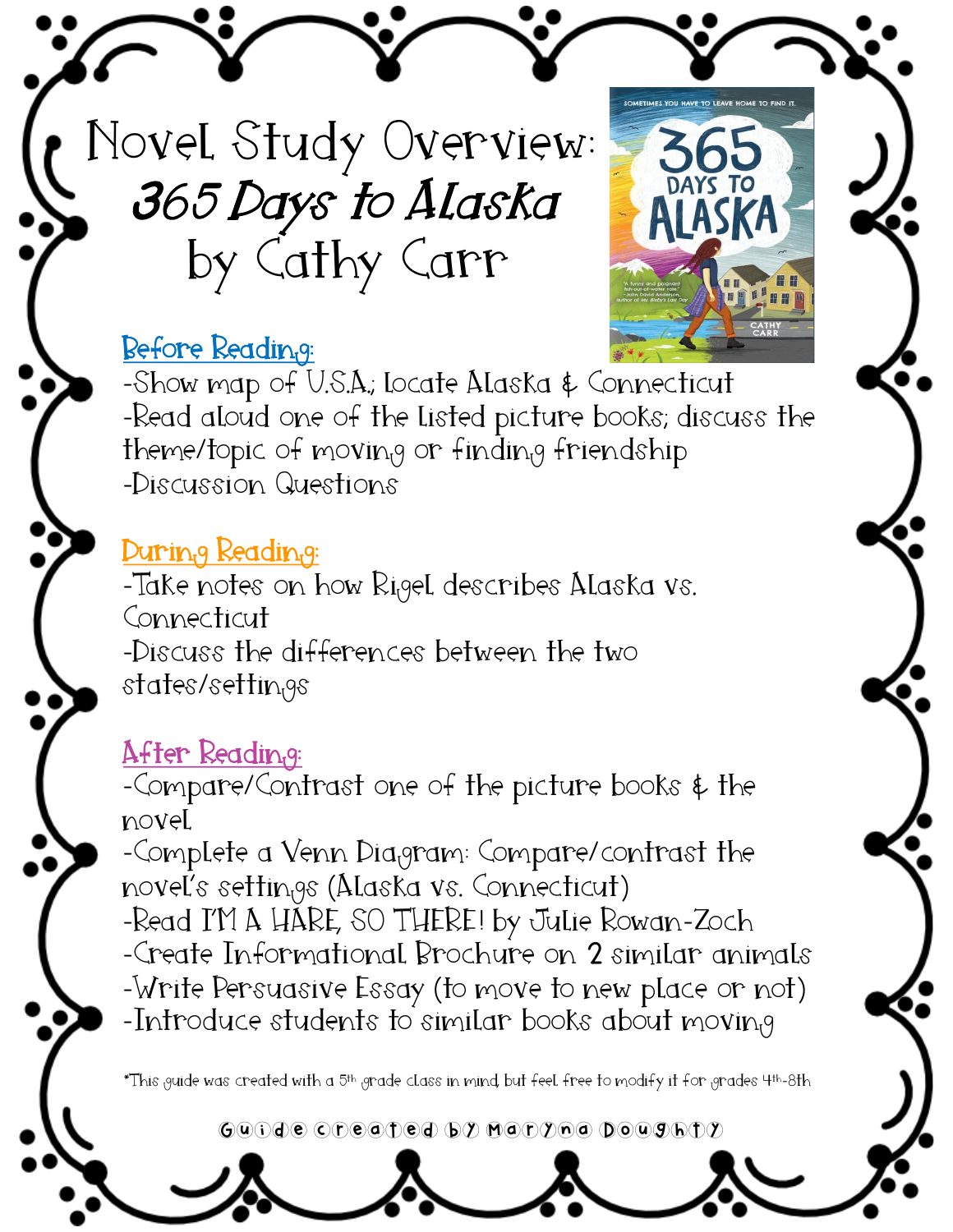# Common Core Standards

### Readin<sub>g</sub>: -Key Ideas and Details:

[CCSS.ELA-LITERACY.RL.5.3](http://www.corestandards.org/ELA-Literacy/RL/5/3/)

Compare and contrast two or more characters, settings, or events in a story or drama, drawing on specific details in the text (e.g., how characters interact).

### -Integration of  $K$ nowledge and Ideas:

### [CCSS.ELA-LITERACY.RL.5.9](http://www.corestandards.org/ELA-Literacy/RL/5/9/)

Compare and contrast stories in the same genre (e.g., mysteries and adventure stories) on their approaches to similar themes and topics.

### ${\bf W}$ riting:

### -Text Types and Purposes:

[CCSS.ELA-LITERACY.W.5.1](http://www.corestandards.org/ELA-Literacy/W/5/1/)

Write opinion pieces on topics or texts, supporting a point of view with reasons and information.

#### [CCSS.ELA-LITERACY.W.5.1.A](http://www.corestandards.org/ELA-Literacy/W/5/1/a/)

Introduce a topic or text clearly, state an opinion, and create an organizational structure in which ideas are logically grouped to support the writer's purpose.

### [CCSS.ELA-LITERACY.W.5.1.B](http://www.corestandards.org/ELA-Literacy/W/5/1/b/)

Provide logically ordered reasons that are supported by facts and details.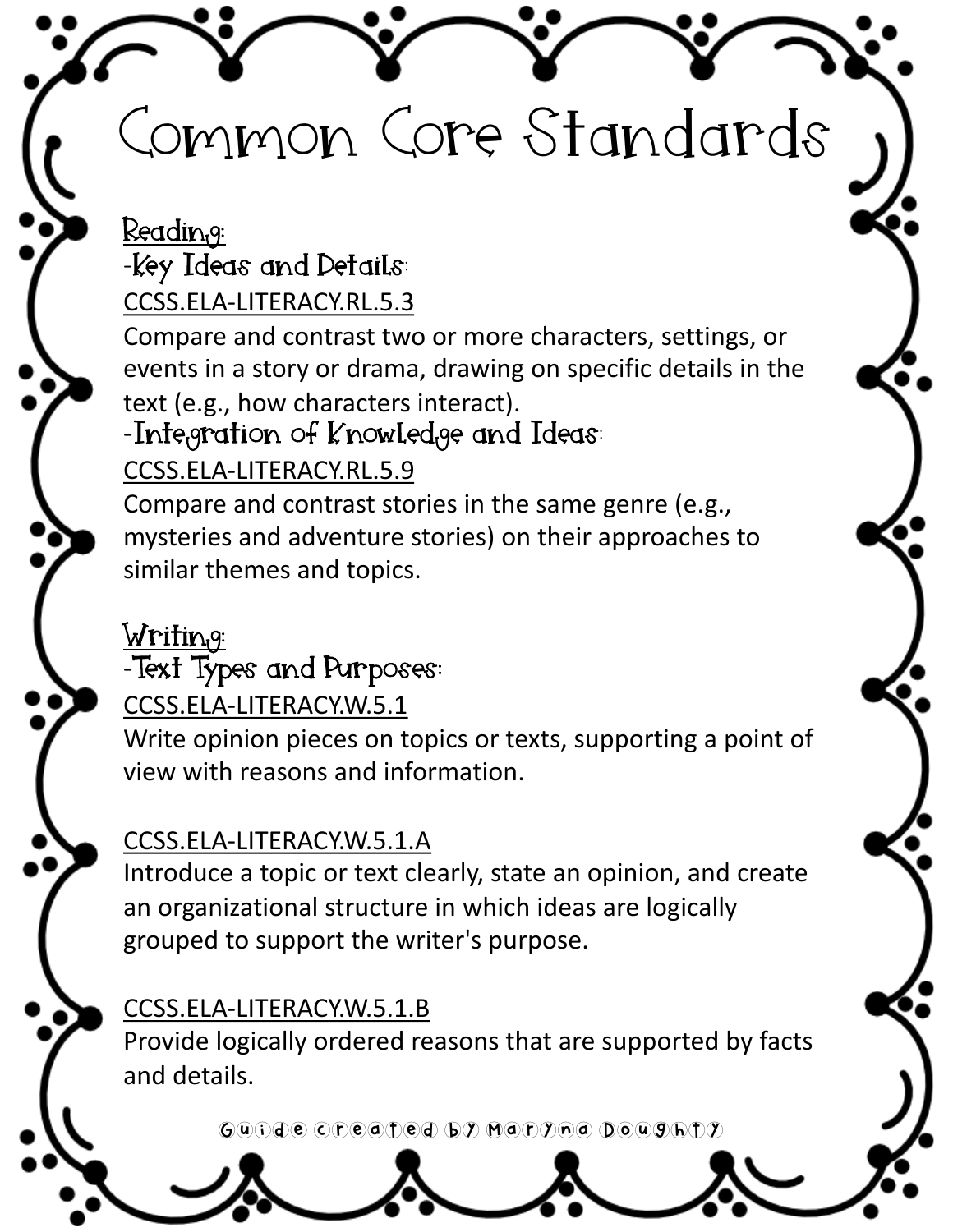# Common Core Continued…

<u>Writing:</u> -Text Types and Purposes: [CCSS.ELA-LITERACY.W.5.1.C](http://www.corestandards.org/ELA-Literacy/W/5/1/c/) Link opinion and reasons using words, phrases, and clauses (e.g., *consequently*, *specifically*).

### [CCSS.ELA-LITERACY.W.5.1.D](http://www.corestandards.org/ELA-Literacy/W/5/1/d/)

Provide a concluding statement or section related to the opinion presented.

### -Research to Build and Present Knowled $_{q}$ ge:

#### [CCSS.ELA-LITERACY.W.5.7](http://www.corestandards.org/ELA-Literacy/W/5/7/)

Conduct short research projects that use several sources to build knowledge through investigation of different aspects of a topic.

#### [CCSS.ELA-LITERACY.W.5.8](http://www.corestandards.org/ELA-Literacy/W/5/8/)

Recall relevant information from experiences or gather relevant information from print and digital sources; summarize or paraphrase information in notes and finished work and provide a list of sources.

#### [CCSS.ELA-LITERACY.W.5.9](http://www.corestandards.org/ELA-Literacy/W/5/9/)

Draw evidence from literary or informational texts to support analysis, reflection, and research.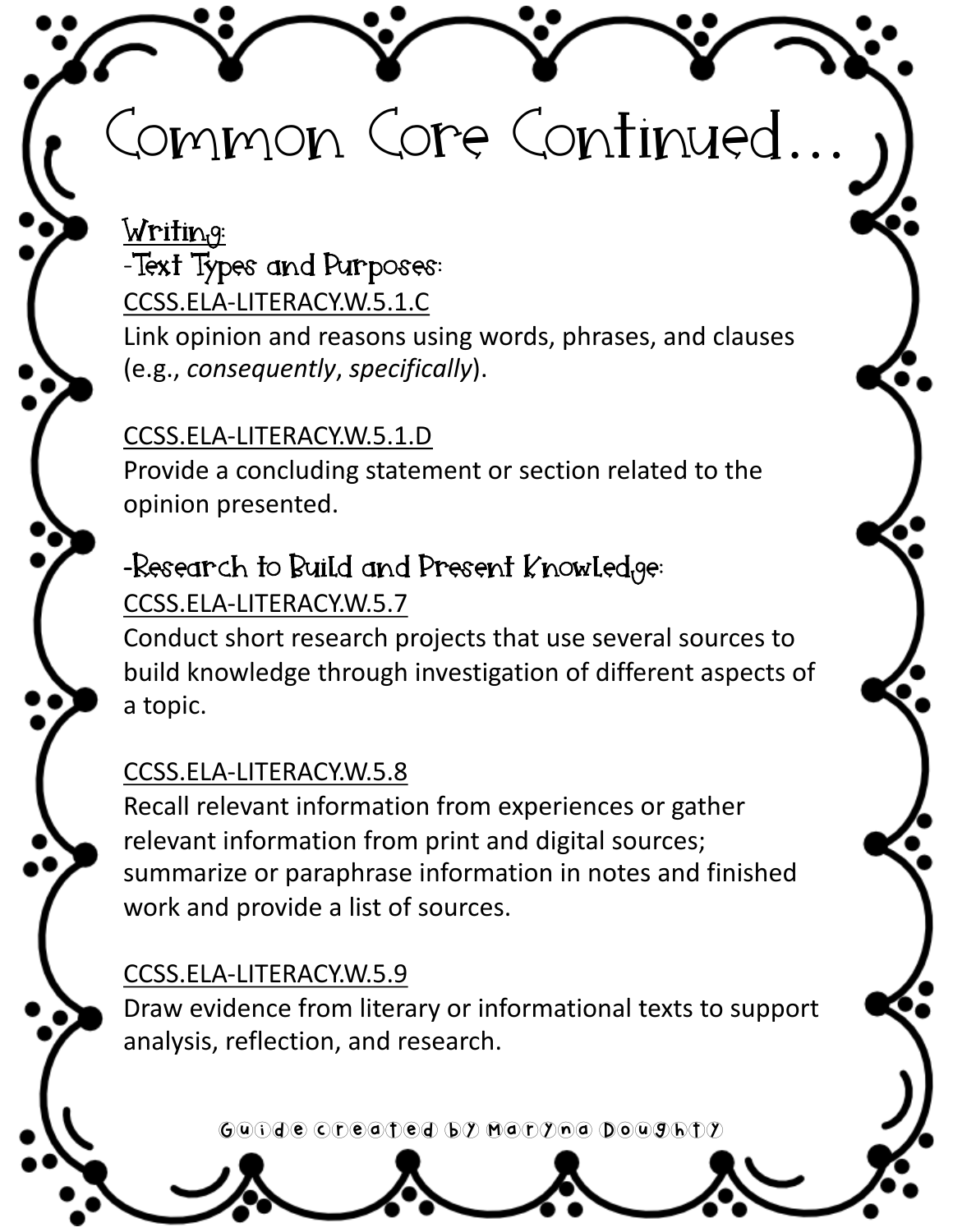# Common Core Continued…

#### [CCSS.ELA-LITERACY.W.5.9.A](http://www.corestandards.org/ELA-Literacy/W/5/9/a/)

Apply *grade 5 Reading standards* to literature (e.g., "Compare and contrast two or more characters, settings, or events in a story or a drama, drawing on specific details in the text [e.g., how characters interact]").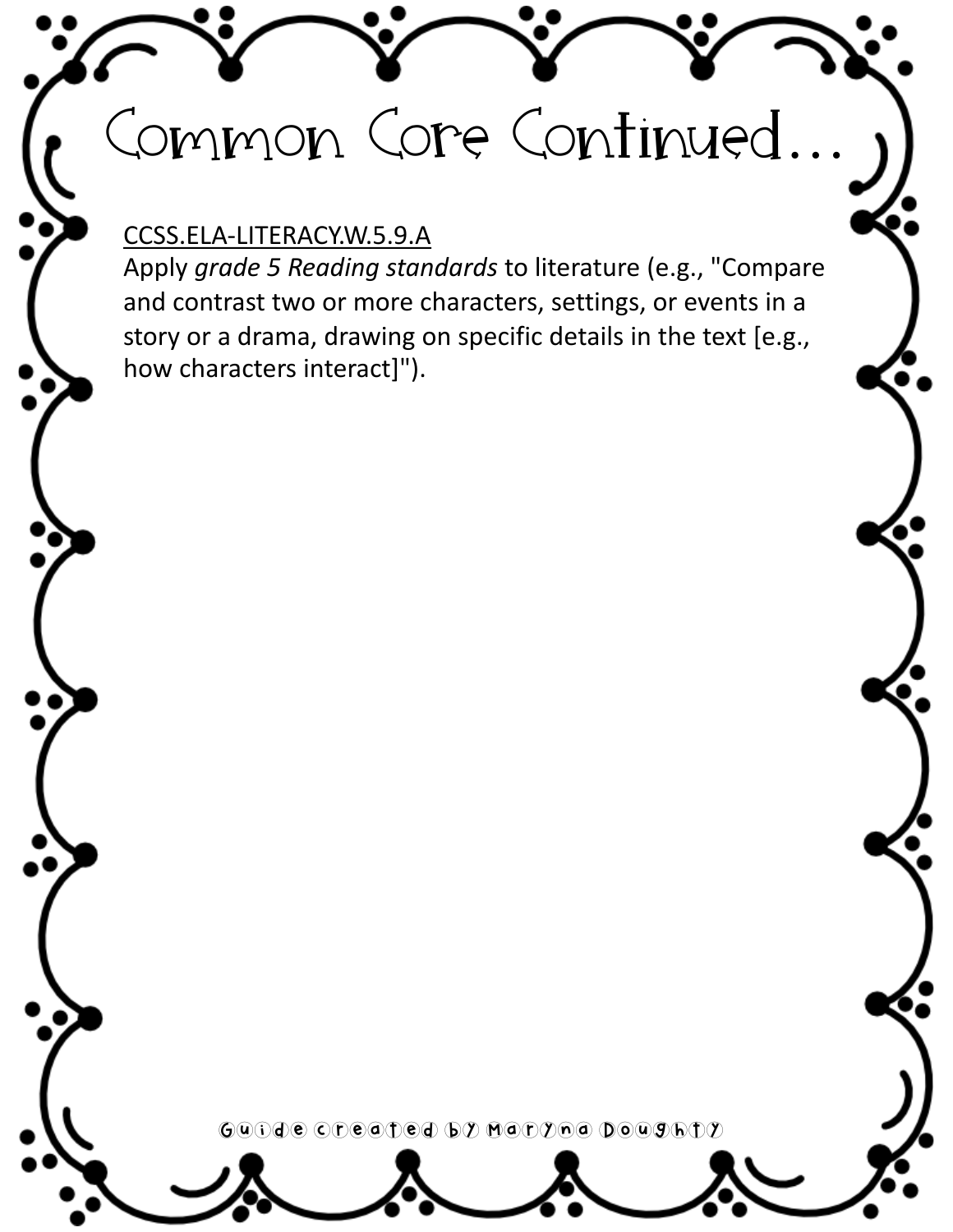# Before Reading: Read a Picture Book with a Similar Topic

Note: Picture books are a great way to introduce topics and background knowledge to students before reading a novel. Choose one of the listed picture books and discuss the topic with students.

## Topic: MOVING

-Florette by Anna Walker

- Way Past Sad by Hallee Adelman

-Lenny  $\notin Lucy$  by Philip C. Stead

-A New Kind of Wild by Zara Gonzalez Hoang

-Cherry Blossom and Paper Planes by Jef Aerts and Sanne te Loo

-Southwest Sunrise by Nikki Grimes

Tip: Before buying any of these books, check them out from your local library instead.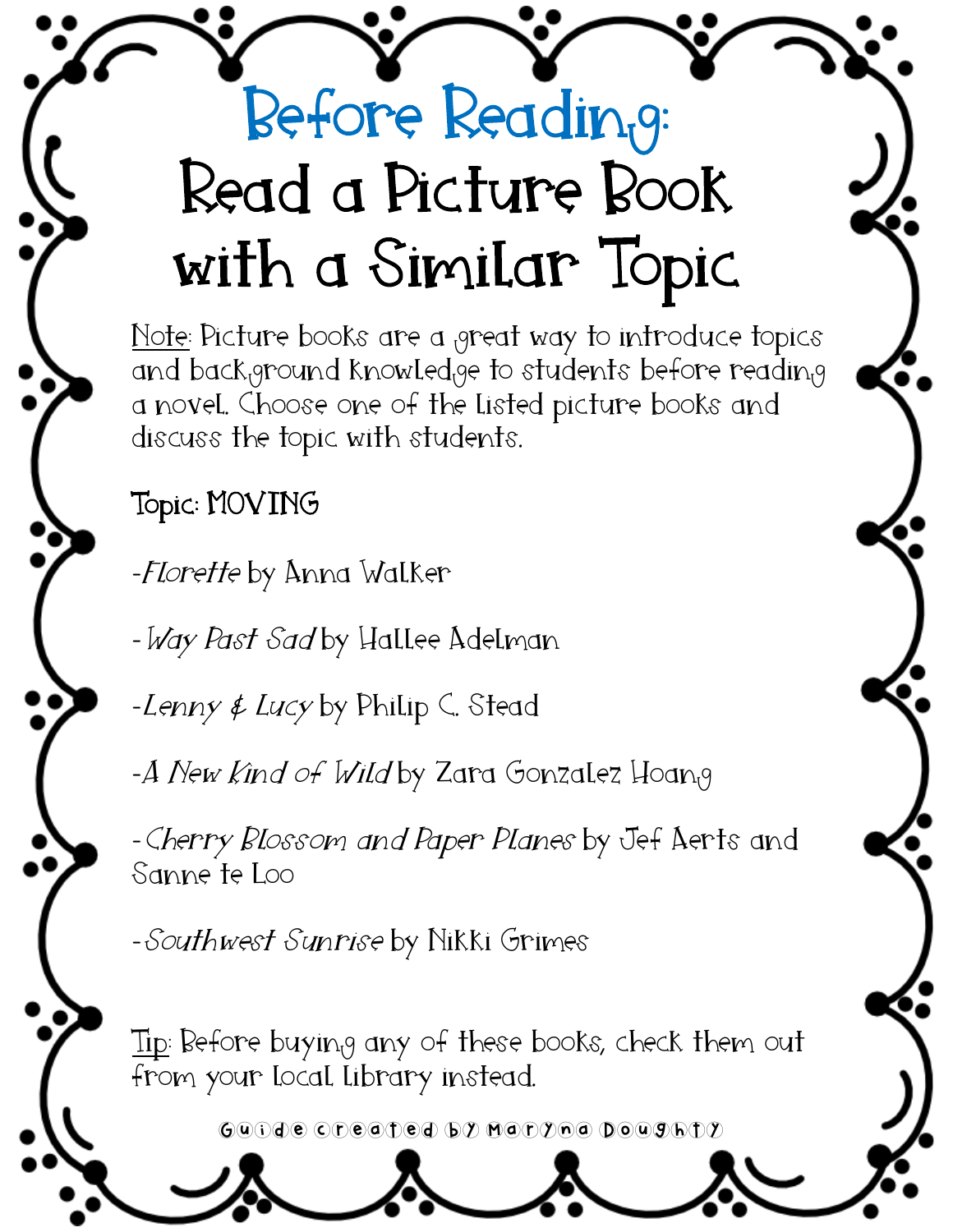# Before Readin<sub>g</sub> Discussion Questions:

-Have you ever moved to a new place? What was it like?

-What do you think would be difficult if you moved to a new state?

-Would you want to move to a new state? Why or why not?

-Do you have family or friends in another state? Have you ever visited them? Tell your partner/classmate how visiting family/friends was different from your home state.

-If you're new to a place or school, what strategies would you implement to make new friends?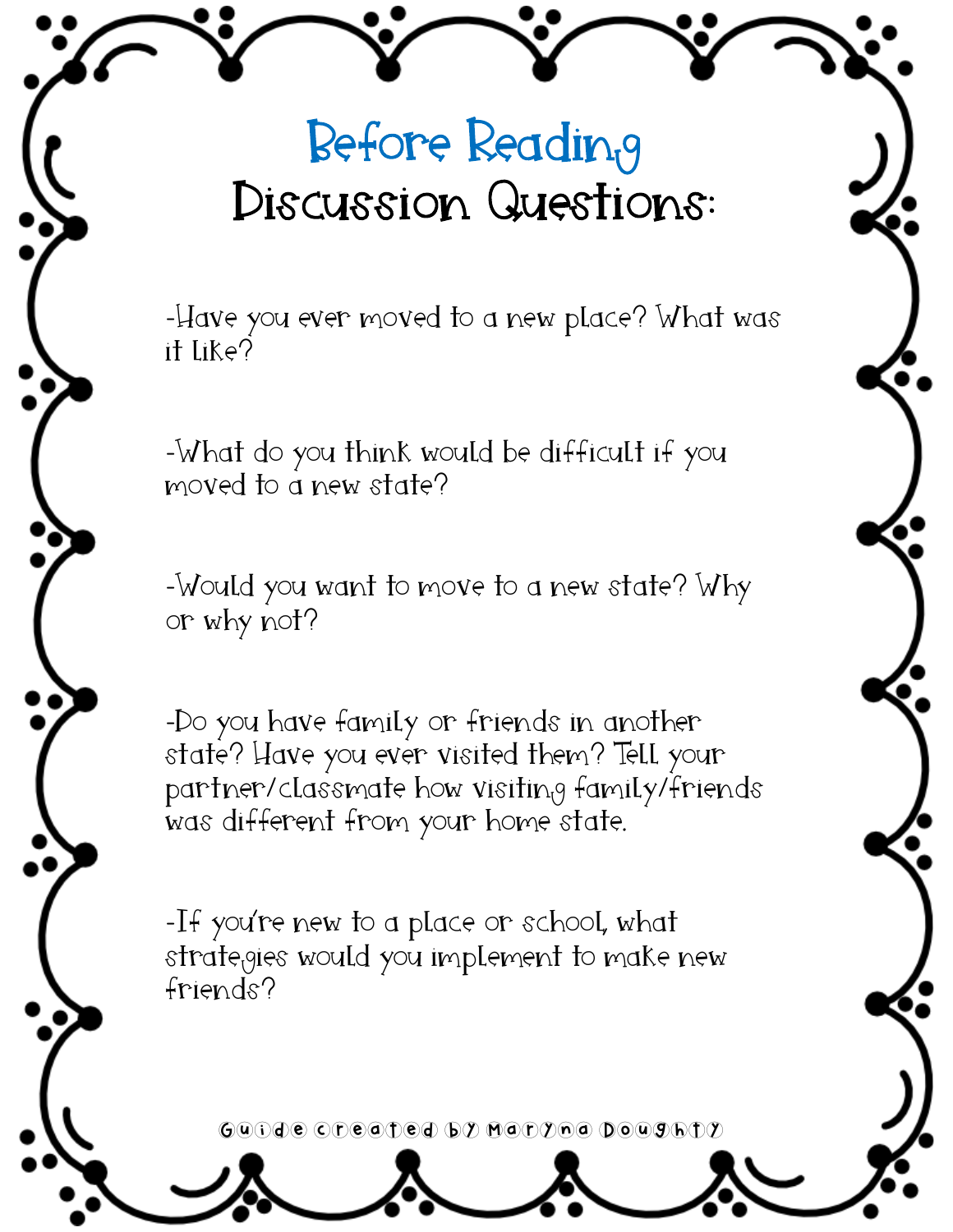# During Reading Discussion Questions:

Have students take notes on how Rigel describes Alaska vs. Connecticut:

-What does Rigel like about Alaska?

-What does Rigel dislike about Connecticut?

-How does Rigel describe the sunset in Connecticut?

-What is the weather like in Alaska? In Connecticut?

-What is Rigel's house like in Alaska? In Connecticut?

-What friends does Rigel have in Alaska? What's her relationship like with those friends?

-What friends does Rigel have in Connecticut? What's her relationship like with those friends?

-How do people in Alaska treat Rigel?

-How do people in Connecticut treat Rigel?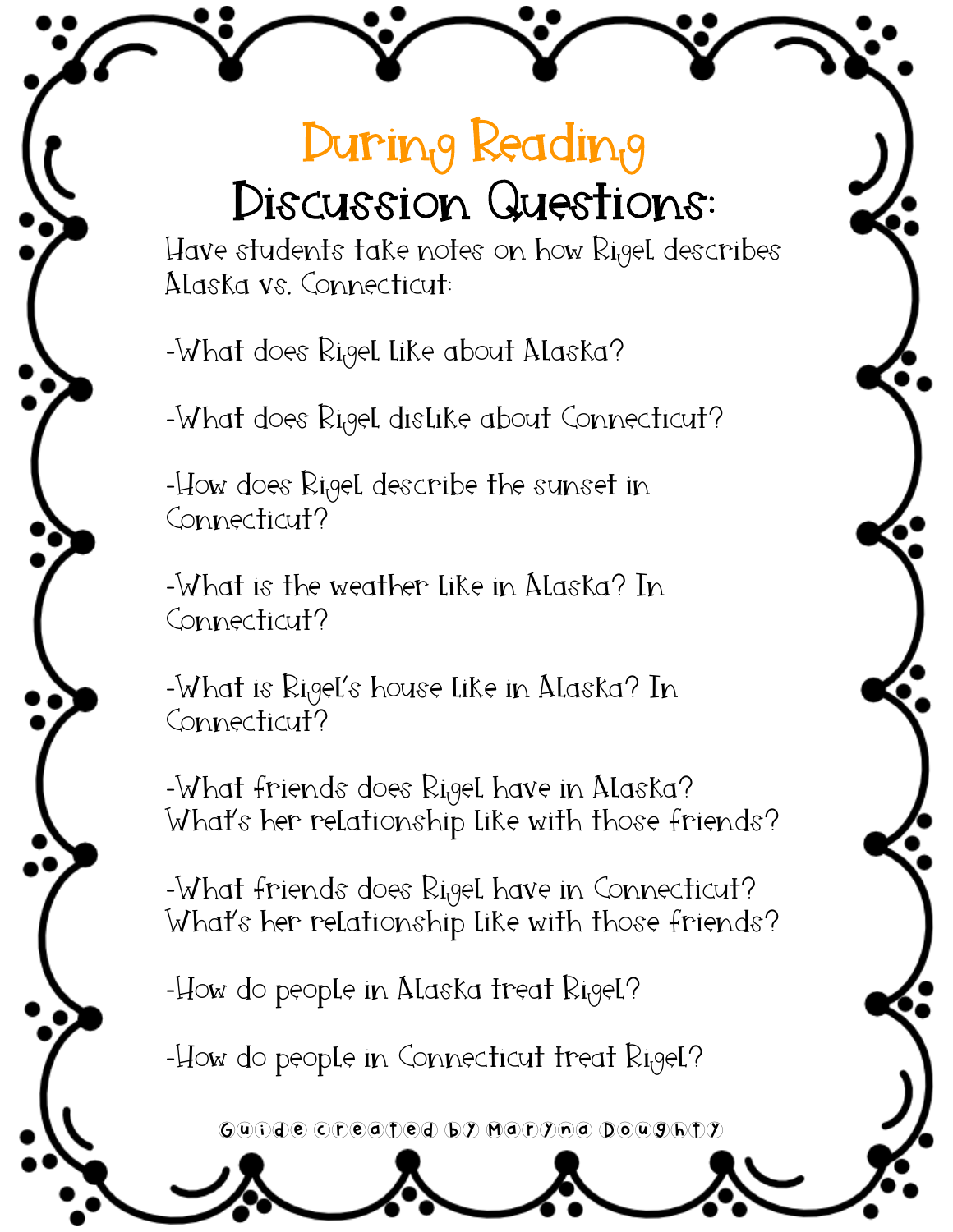# After Reading Compare/Contrast the Novel & a Picture Book:

Reread one of the picture books. Discuss how it's similar to and different from the novel:

#### Title of Picture Rook:

1) Who was the main character? 2) What was the setting? 3) What was the problem in this story? 4) How did the main character solve his/her problem? 5) What was this book's topic?

#### Novel: 365 Days to Alaska

1) Who was the main character? 2) What was the setting? 3) What was the problem in this story? 4) How did the main character solve his/her problem? 5) What was this book's topic?

### HOW ARE THESE BOOKS SIMILAR/DIFFERENT?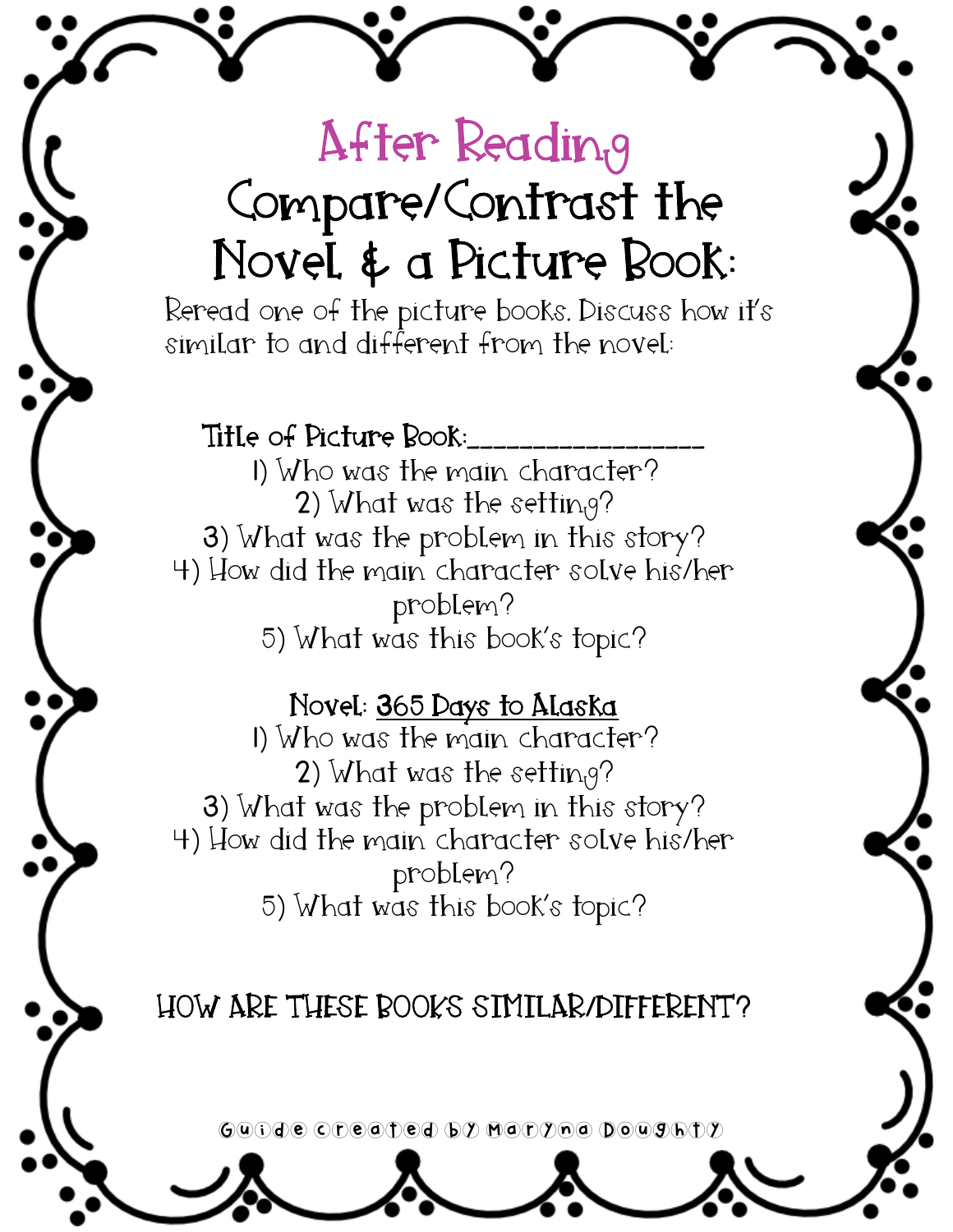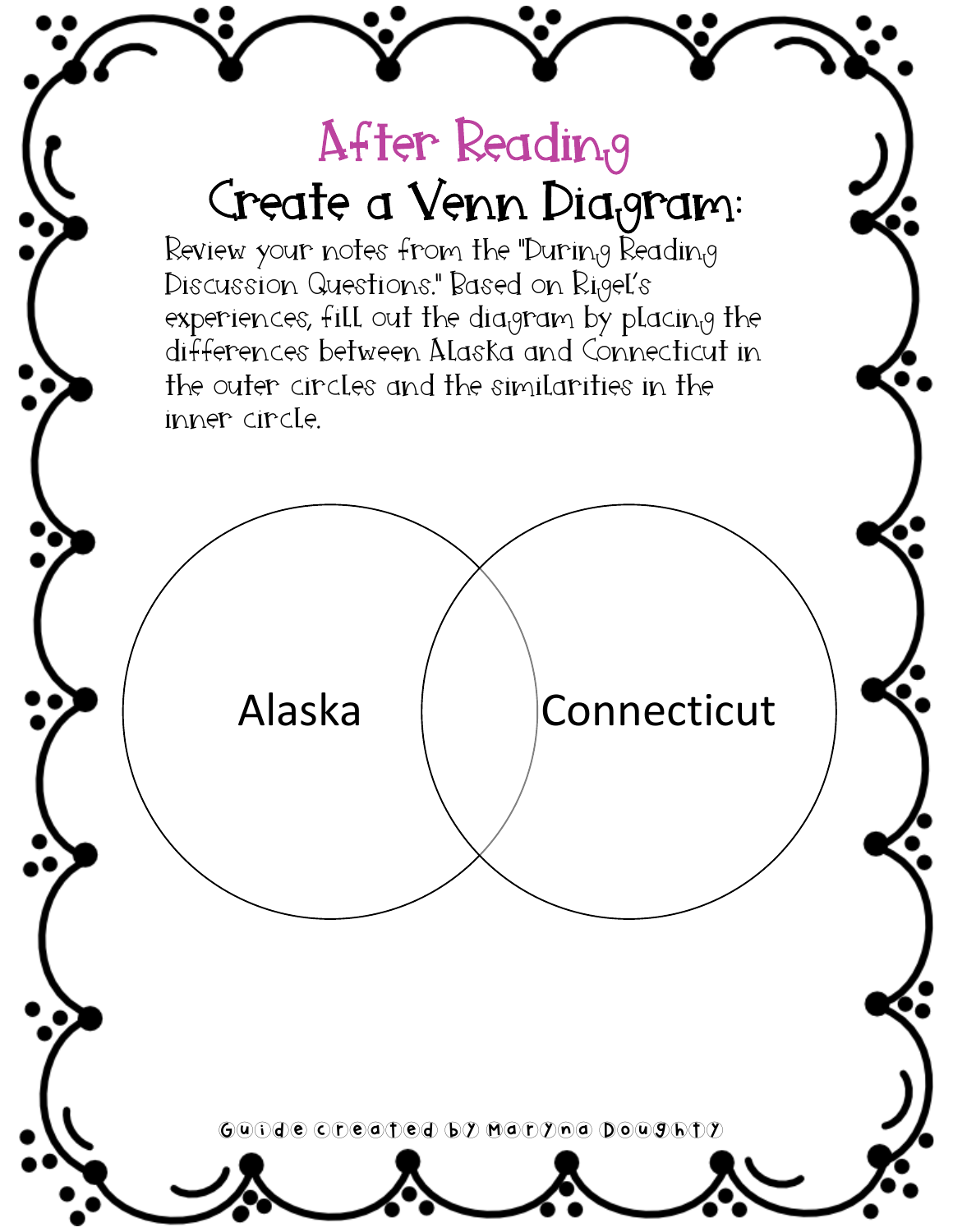# After Readin<sub>t</sub>9 Create an Informational Brochure:

1) Read I'M A HARE, SO THERE! by Julie Rowan-Zoch

2) In the novel, Rigel compares and contrasts ravens and crows. Pick two similar animals to research (ex: tortoise vs. turtle; bison vs. buffalo; hare vs. rabbit; etc.) Conduct research on each animal and write up an informational brochure. To avoid plagiarism, write the information in your own words. Be sure to include the following:

Cover:

-colorful title -pictures of both animals -your name

Inner Flaps: -at least  $\bar{\mathfrak{d}}$  headings (bolded  $\bar{\mathfrak{e}}$  black) -at least 2 subheadings (bolded and blue) under each heading -facts that relate to each heading  $\oint$  subheading

Back Flap: -cite at least 2 different sources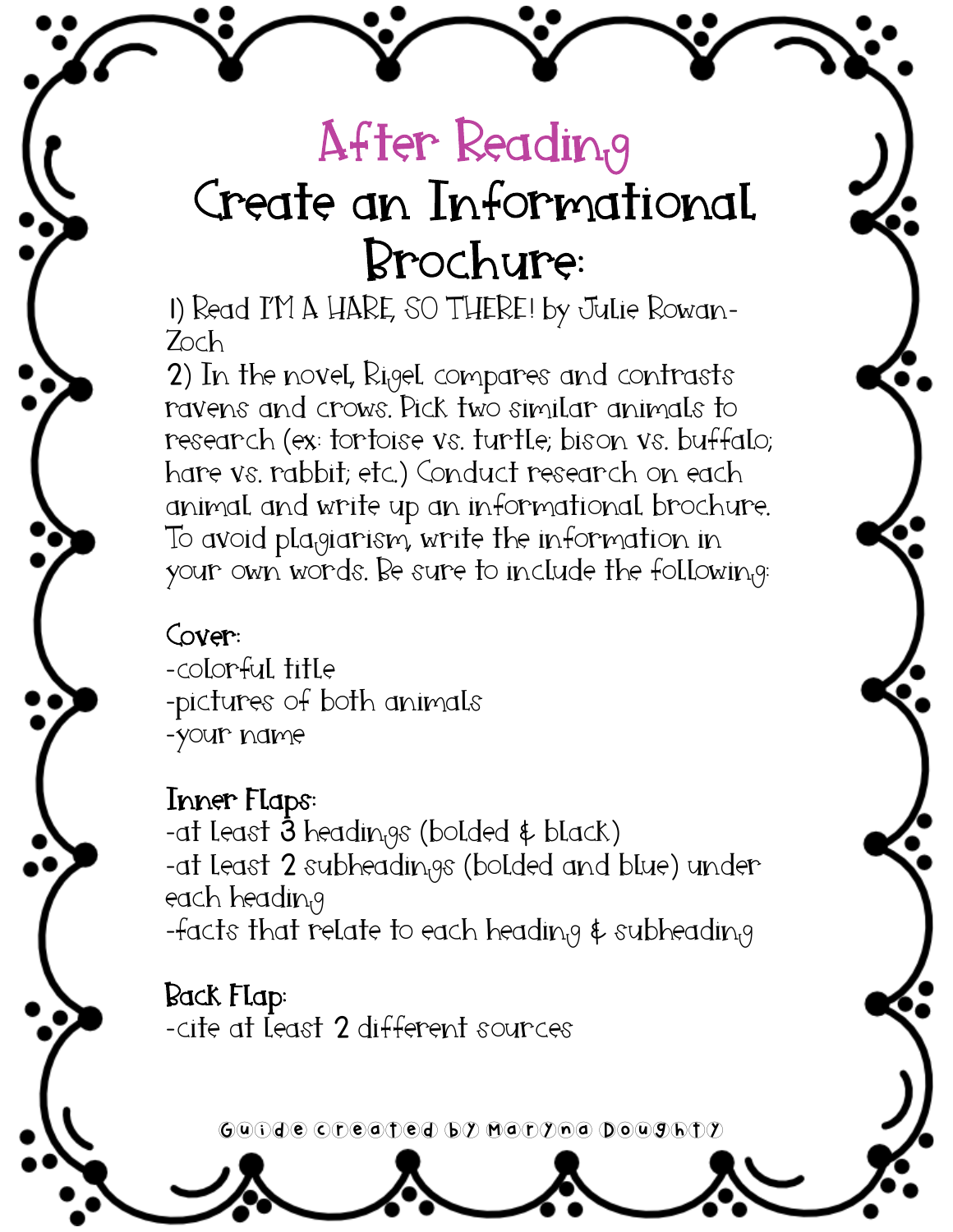# After Reading Sample Informational Brochure:

#### Inner Flaps:

| <b>Appearance</b> | feather. They                   | There aren't a  |
|-------------------|---------------------------------|-----------------|
| Crows and         | have a larger,<br>thicker beak. | lot of people.  |
| Ravens are both   |                                 | Sounds          |
| black, but they   | Location                        | It's easy to    |
| look different in | These birds                     | recognize a     |
| other ways.       | reside in                       | crow versus a   |
| <b>Crows</b>      | different places.               | raven based on  |
| Crows have a      | <b>Crows</b>                    | the sounds they |
| more square-      | Crows can be                    | make.           |
| shaped tail       | found in cities                 | <b>Crows</b>    |
| feather. Their    | and places with                 | Crows make a    |
| beaks are         | people.                         | caw-caw sound.  |
| smaller.          | <b>Ravens</b>                   | <b>Ravens</b>   |
| <b>Ravens</b>     | Ravens can be                   | Ravens say      |
| Ravens have a     | found in places                 | "gronk-gronk."  |
| triangular tail   | where                           |                 |

Back Flap:

#### Sources:

[http://naturemappi](http://naturemappingfoundation.org/) ngfoundation.org/

https://www.audubo [n.org/news/how-tell](https://www.audubon.org/news/how-tell-raven-crow)raven-crow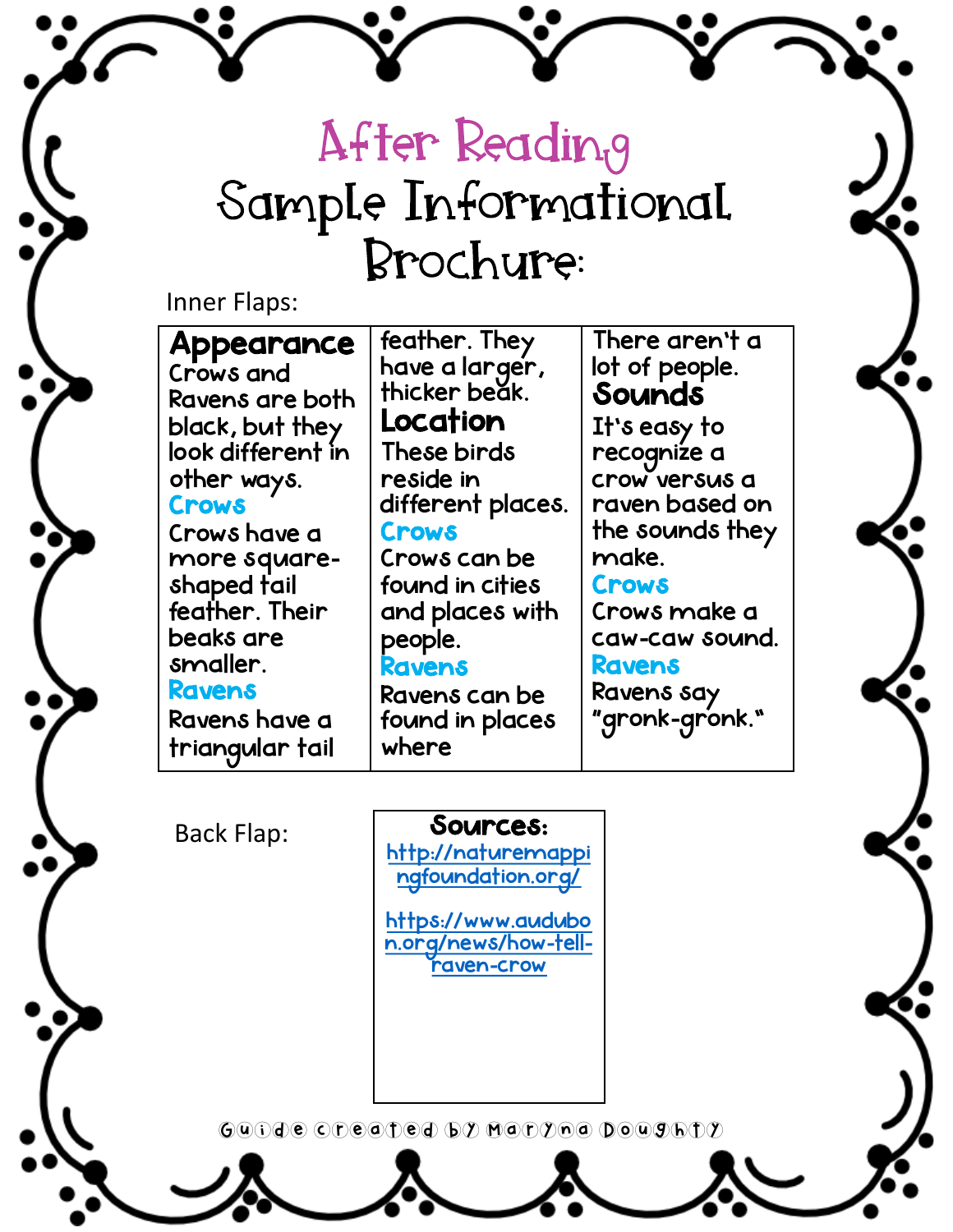# After Reading Write a Persuasive Essay:

Prompt: Pretend your parents are thinking about moving to a new city, state, or place. Convince them to either stay where you are or to move.

1) Create a bubble map or chart to brainstorm reasons to stay or move.

2) Research the new city/state/place if you need facts to support your opinion.

3) Fill out the Prewriting Template:

a) Write your opinion statement.

b) List three reasons why your opinion is valid.

c) List two facts to support each reason.

d) Write a concluding statement.

4) Write a draft of your essay.

5) Review the rubric when revising and add any missing features. (Ex: add transition words to each body paragraph such as "For example" or "Specifically").

6) Share your writing with a partner and ask for feedback. (Ex: What did you like about my essay? What could be better?) 7) Write your final draft.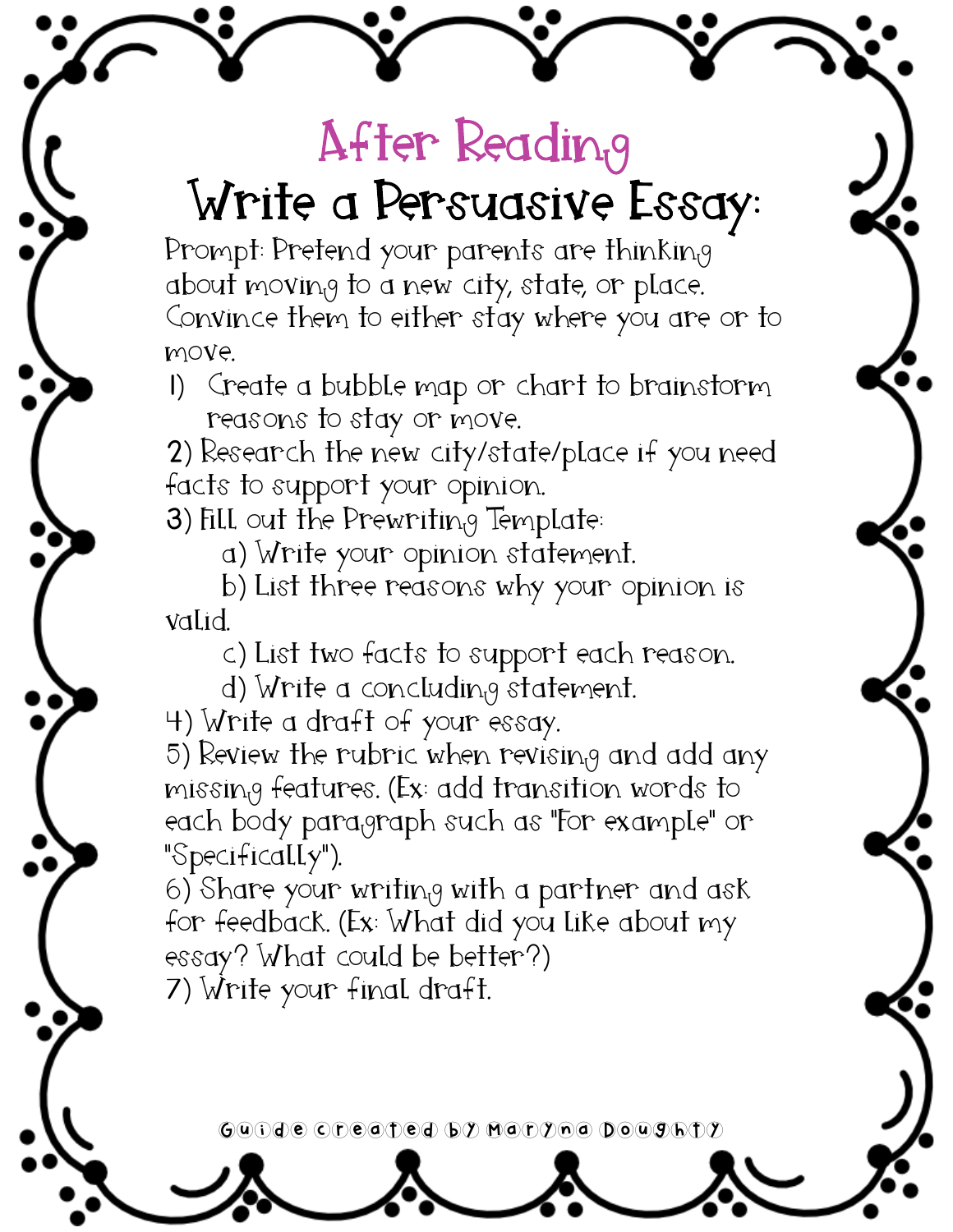## Persuasive Essay Prewriting Sample:

After Reading

### Desert Winds

| Pros                                                                                                                                                                                                                                                                                                                                          | Cons                                                                                                                                                                          |
|-----------------------------------------------------------------------------------------------------------------------------------------------------------------------------------------------------------------------------------------------------------------------------------------------------------------------------------------------|-------------------------------------------------------------------------------------------------------------------------------------------------------------------------------|
| -winters aren't very cold<br>-no snow to shovel<br>-sunny and great weather most of<br>the time<br>-play outside because of good<br>weather; get lots of exercise<br>-all my friends live nearby<br>-big house with a big backyard<br>and pool<br>-I get to swim with friends in the<br>backyard or I can swim by myself<br>if I want privacy | -super hot summers (116 de <sub>i</sub> grees)<br>-desert landscape; lots of dirt; not<br>very green<br>-have to put on sunscreen a lot or<br>I'll <sub>i</sub> get sunburned |

### Coastal Springs

| Pros                                                                                                                                                                                 | Cons                                                                                                                                                                                                                       |
|--------------------------------------------------------------------------------------------------------------------------------------------------------------------------------------|----------------------------------------------------------------------------------------------------------------------------------------------------------------------------------------------------------------------------|
| -near the beach<br>-great weather all year round<br>(summers only <sub>i</sub> get up to 9 <b>0</b><br>$deg$ rees)<br>-pretty landscape (ocean $\oint$ palm<br>$ {\rm{free}}\rangle$ | -small houses<br>-no backyard<br>-new place; would need to make<br>new friends<br>-new school; wouldn't know<br>anyone<br>-I would have to put on sunscreen<br>a lot or I'll get sunburned; super<br>SUNNY<br>-earthquakes |

Note: These are make-believe places. @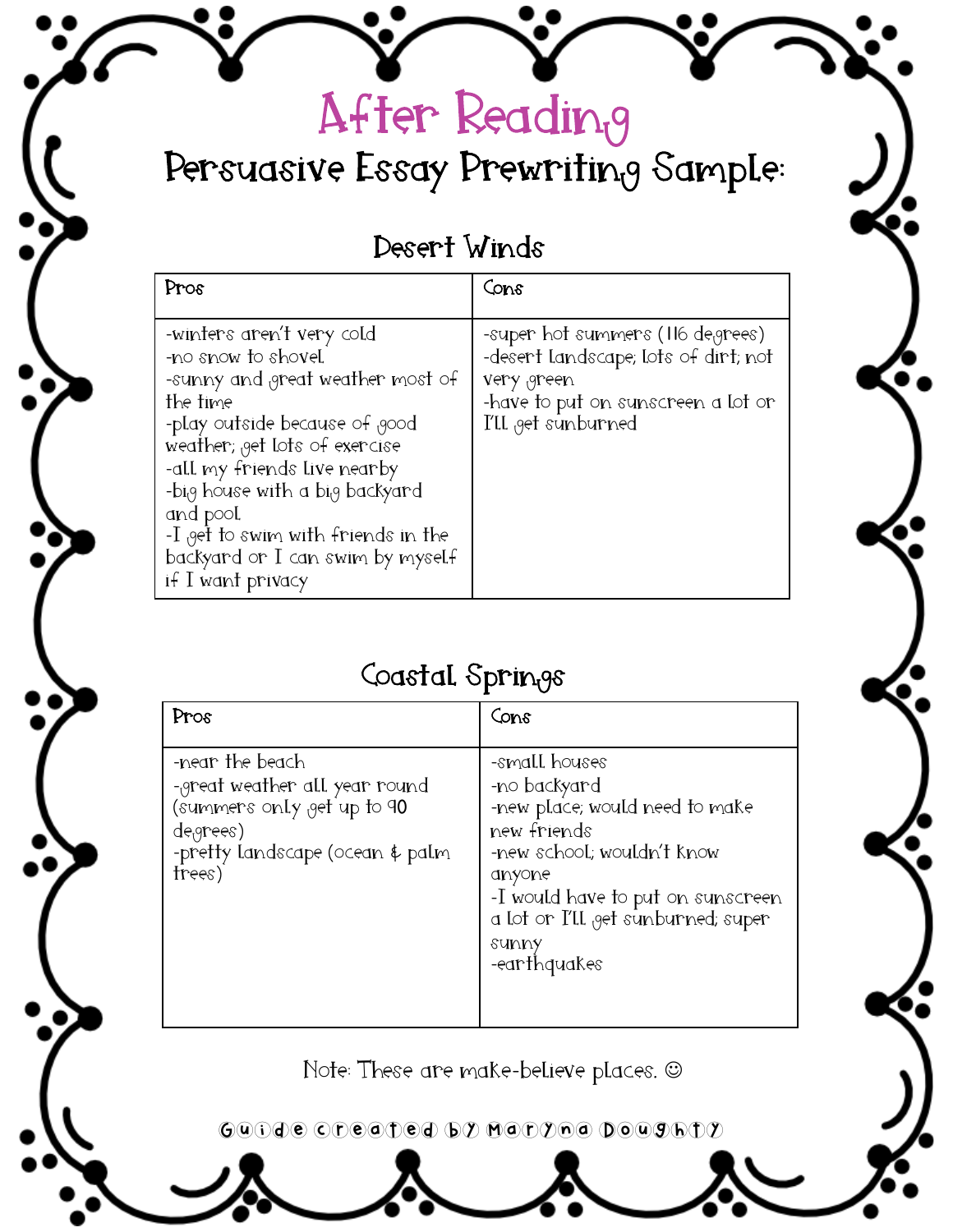# After Readin<sub>t</sub>9

### Persuasive Essay Prewriting Template Sample:

Prompt: Pretend your parents are thinking about moving to a new city, state, or place. Convince them to either stay where you are or to move.

Opinion statement: Desert Winds is the best place to live.

**Reason**  $#I$ **:** It has great weather.

a) Fact #1: It's sunny most of the year.

b) Fact #2: It never snows, so you don't have to shovel snow or worry about blizzards.

Reason #2: In Desert Winds, we have a luxurious housing situation..

**a) Fact**  $#$  I: We have a big house with four bedrooms and three bathrooms. If we moved to Coastal Springs, we'd only be able to afford a house with two bedrooms and one bathroom.

b) Fact #2: Our backyard has a private pool that allows us to swim whenever we want, and it provides great entertainment for our guests when we host parties.

Reason #3: We should stay in Desert Winds because we have quality relationships here.

a) Fact #1: All of my friends live in this town, and I've known them since Kindergarten. I don't know anyone in Coastal Springs, so I'd have to make all new friends, which is stressful for me.

b) Fact #2: All of our family members live in Desert Winds. If we moved, we'd only see them once or twice a year. And that'd make me sad.

Concluding statement: It is clear that Desert Winds is the most suitable place for us to live, and we shouldn't move to Coastal  $Sprin_{0}9s$ .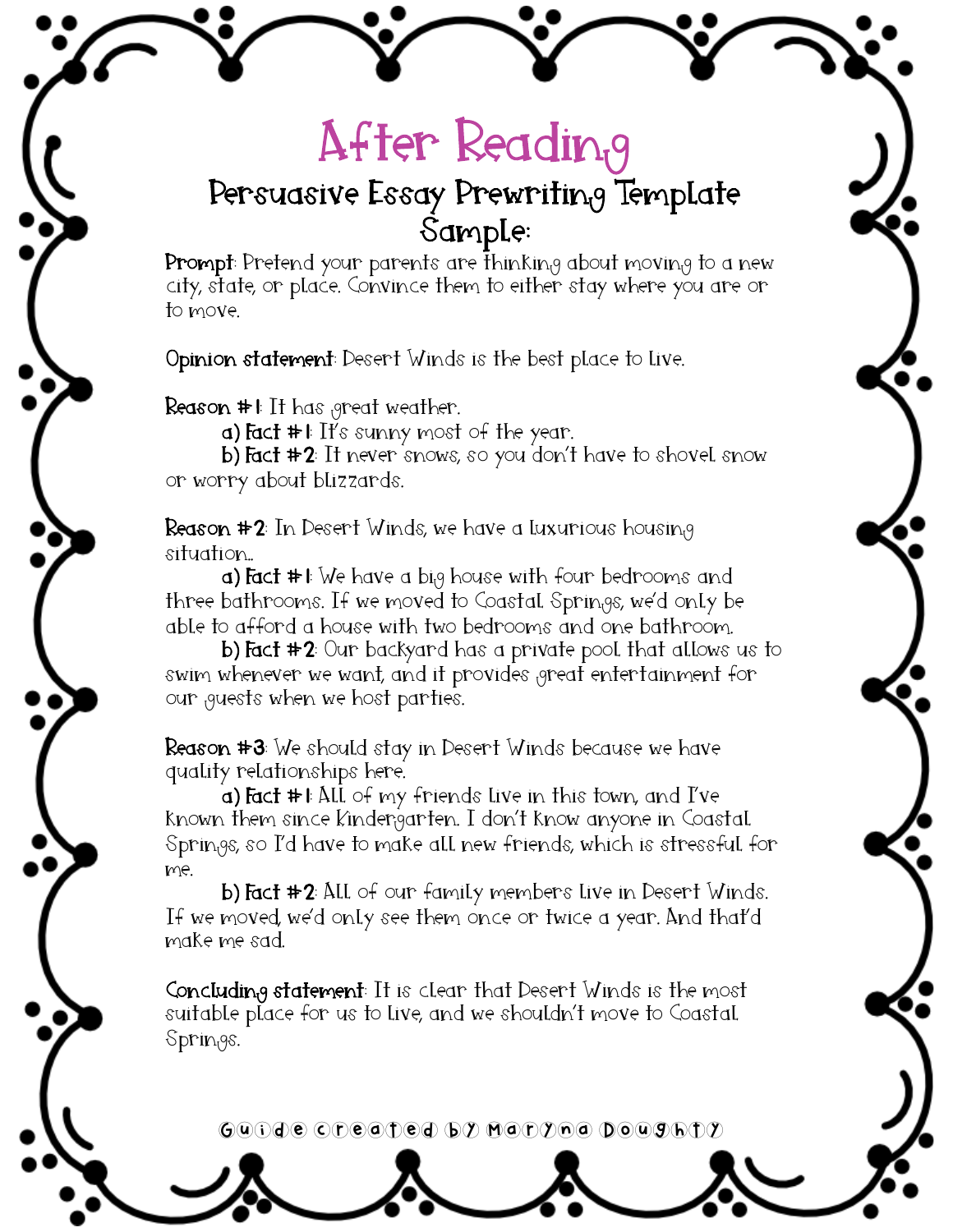| Persuasive Essay Prewriting Template:                                                                                                            |  |
|--------------------------------------------------------------------------------------------------------------------------------------------------|--|
| Prompt: Pretend your parents are thinking about moving to a new city, state, or<br>place. Convince them to either stay where you are or to move. |  |
|                                                                                                                                                  |  |
|                                                                                                                                                  |  |
|                                                                                                                                                  |  |
|                                                                                                                                                  |  |
|                                                                                                                                                  |  |
|                                                                                                                                                  |  |
|                                                                                                                                                  |  |
|                                                                                                                                                  |  |
|                                                                                                                                                  |  |
|                                                                                                                                                  |  |
|                                                                                                                                                  |  |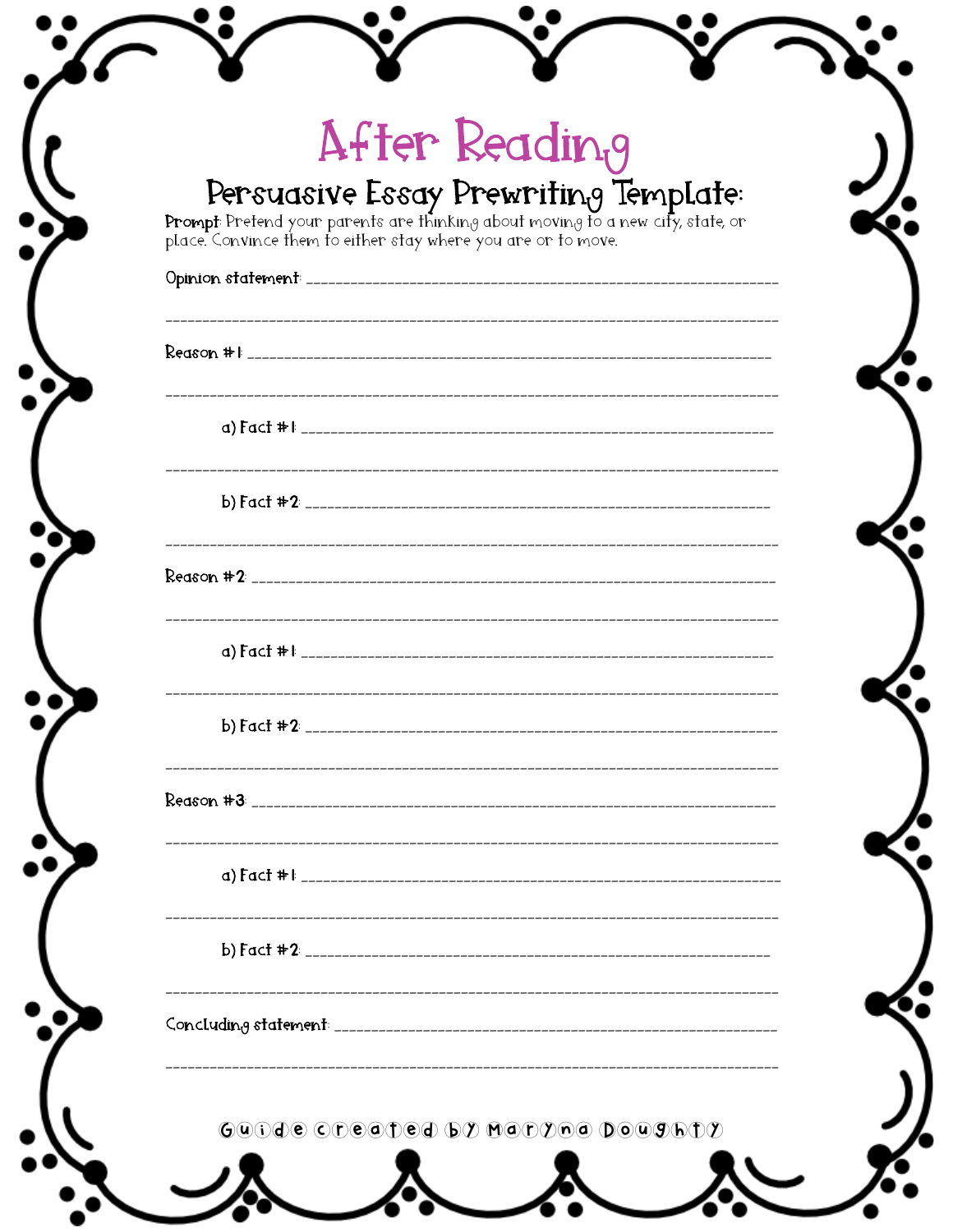## After Reading Persuasive Essay Rubric:

|                                                          | 5 points                                                                                                                              | 4 points                              | 3 points                        | 2 points                            | $1$ point                             | O points                                  |
|----------------------------------------------------------|---------------------------------------------------------------------------------------------------------------------------------------|---------------------------------------|---------------------------------|-------------------------------------|---------------------------------------|-------------------------------------------|
| Introduction<br>Paragraph                                | Opening sentence<br>hooks the reader.<br>Opinion statement<br>includes an opinion<br>detailing where the<br>student wants to<br>live. | Almost all<br>components<br>included. | Some<br>components<br>included. | Very few<br>components<br>included  | Barely any<br>components<br>included. | $\overline{N}$<br>components<br>included. |
| $B$ 04 $A$<br>Paragraph<br>#1                            | Body paragraph #1<br>includes reason #1.<br>which contains an<br>opinion. Two facts<br>support this<br>statement.                     | Almost all<br>components<br>included. | Some<br>components<br>included. | Very few<br>components<br>included. | Barely any<br>components<br>included. | N <sub>O</sub><br>components<br>included. |
| B09A<br>Paragraph<br>#2                                  | Body paragraph #2<br>includes reason #2.<br>which contains an<br>opinion. Two facts<br>support this<br>statement.                     | Almost all<br>components<br>included. | Some<br>components<br>included. | Very few<br>components<br>included. | Barely any<br>components<br>included. | N <sub>O</sub><br>components<br>included. |
| <b>Boq<sub>H</sub></b><br>Paragraph<br>#3                | Body paragraph #3<br>includes reason #3.<br>which confains an<br>opinion. Two facts<br>support this<br>statement.                     | Almost all<br>components<br>included. | Some<br>components<br>included. | Very few<br>components<br>included. | Barely any<br>components<br>included. | NO.<br>components<br>included.            |
| Concluding<br>Paragraph                                  | Closes the essay<br>with concluding<br>statement. Final<br>sentence gives a<br>call to action.                                        | Almost all<br>components<br>included. | Some<br>components<br>included. | Very few<br>components<br>included. | Barely any<br>components<br>included. | N <sub>O</sub><br>components<br>included. |
| Transilion<br><b>Words</b>                               | Transi <del>l</del> ion words<br>are used belween<br>paragraphs and<br>before the facts.                                              | Almost all<br>components<br>included. | Some<br>components<br>included. | Very few<br>components<br>included. | Barely any<br>components<br>included. | <b>NO</b><br>components<br>included.      |
| Spelling,<br>Grammar,<br>Conventions.<br>3nd<br>Nealness | Spelling and<br>arammar are<br>correct. Essay has<br>complete sentences<br>and is wrillen<br>neally.                                  | Almost all<br>components<br>included. | Some<br>components<br>included. | Very few<br>components<br>included. | Barely any<br>components<br>included. | N <sub>O</sub><br>components<br>included. |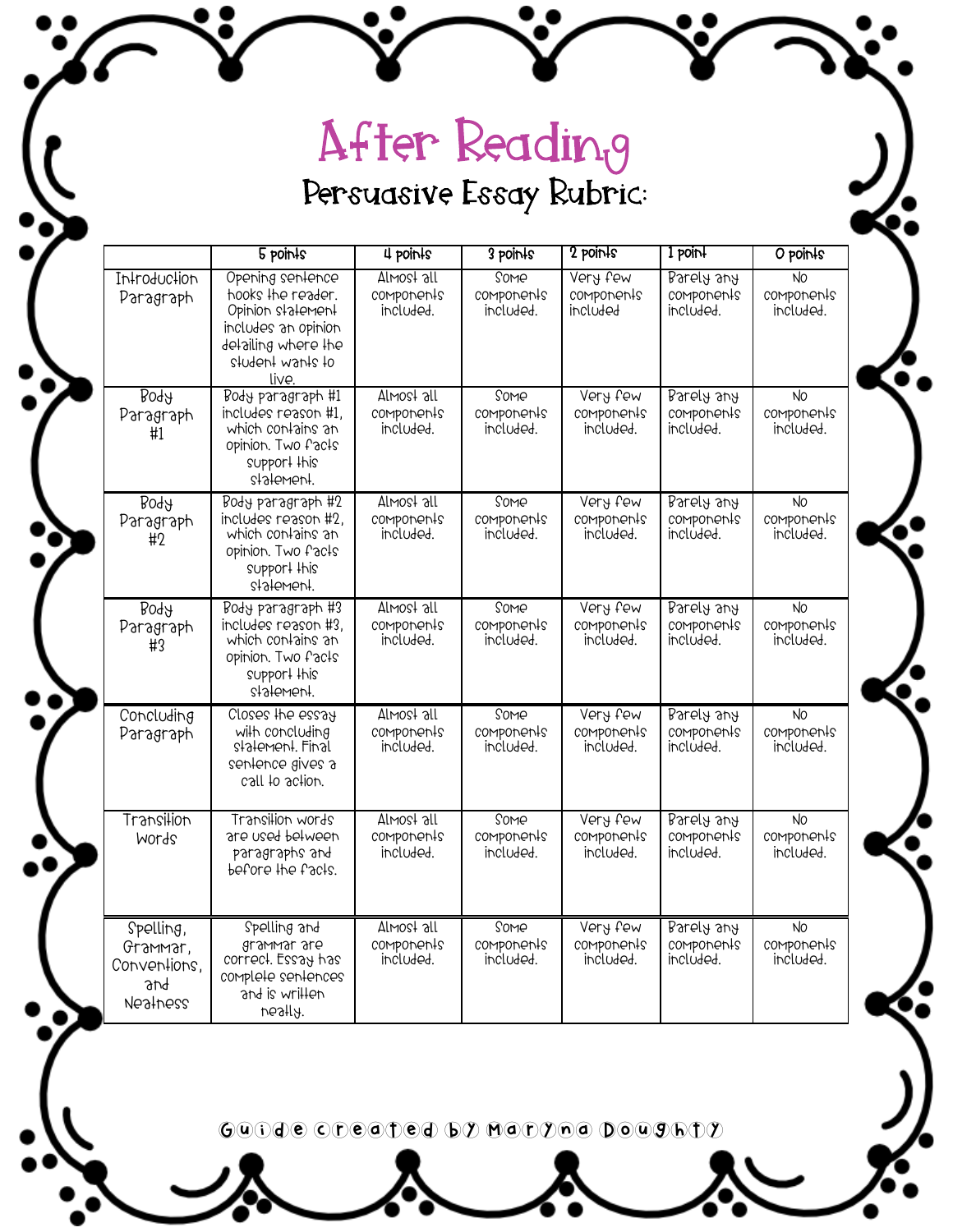## After Reading Refer students to similar books to keep them reading!

### Books about Moving:

-A Soft Place to Land by Janae Marks (published 2021) -Over the Top by Alison Hughes (published 2021) -Ahmed Aziz's Epic Year by Nina Hamza (published 2021) -*Partly Cloudy* by Tanita<sup>'</sup>S. Davis (published **2021**) -Violets Are Blue by Barbara Dee (2021) -Glitter Gets Everywhere by Yvette Clark (2021) -While I Was Away by Waka T. Brown (2021) -Across the Pond by Joy McCullough (2021) -Not All Heroes by Josephine Cameron (published 2021) -The House that Wasn't There by Elana K. Arnold (2021) -*Hope Springs* by Jaime Berry (2021) -*The Many Meanings of Meilan* by Andrea Wang (2021) -One Kid's Trash by Jamie Sumner (published 2021) -A Place to Hang the Moon by Kate Albus (2021) -*Ways to Make Sunshine* by Renee Watson (published 2020) -Center of Gravity by Shaunta Grimes (published 2020) -Neasuring Up by Lily LaMotte  $\rlap{-}$  Ann Xu (2020) -No Vacancy by Tziporah Cohen (2020) -Dear Sweet Pea by Julie Murphy (published 2019) -For *Black Girls Like Me* by Mariama J. Lockington (2019) -Trace by Pat Cummings  $(2019)$ -Roll with It by Jamie Sumner (2019) - The Fresh New Face of Griselda by Jennifer Torres (2019) -Other Words for Home by Jasmine Warga (2019) -Forget Me Not by Ellie Terry (published 2017) -Blooming at the Texas Sunrise Motel by Kimberly Willis Holt (2017) - The Peculiar Incident on Shady Street by Lindsay Currie (2017) -*Let's Pretend We Never Met* by Melissa Walker (2017) -*Insignificant Events in the Life of a Cactus* by Dusti Bowling (2017) -Far from Fair by Elana K. Arnold (published 2016) -*Book Scavenger #1* by Jennifer Chambliss Bertman (published 2015)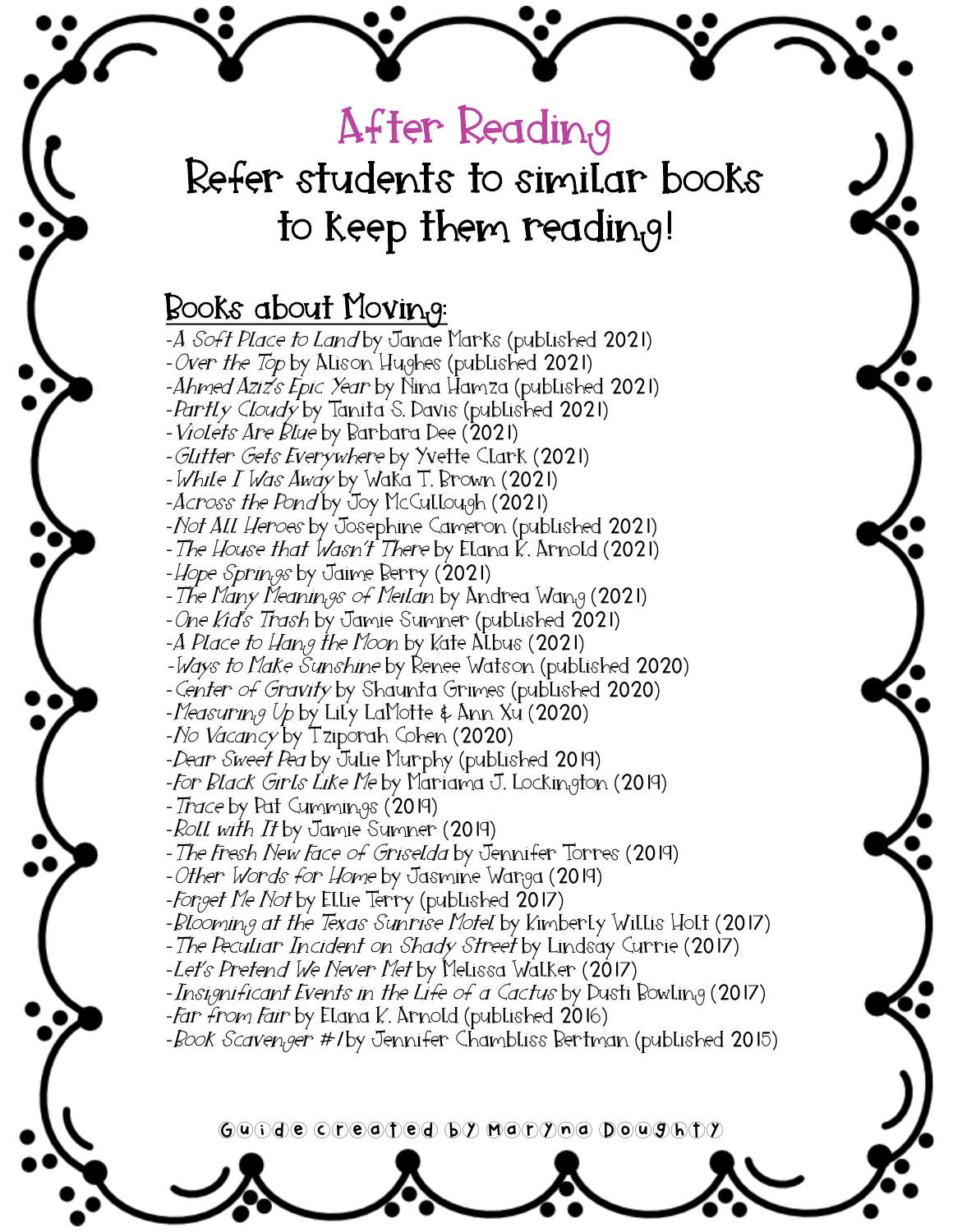Let's Stay in Touch!

Follow me on:

Instagram: @marynas\_kidlit\_corner

Twitter: @MarynaDoughty

Facebook: @MarynaDoughtyWrites

Website: [www.marynadoughty.com](https://www.marynadoughty.com/)